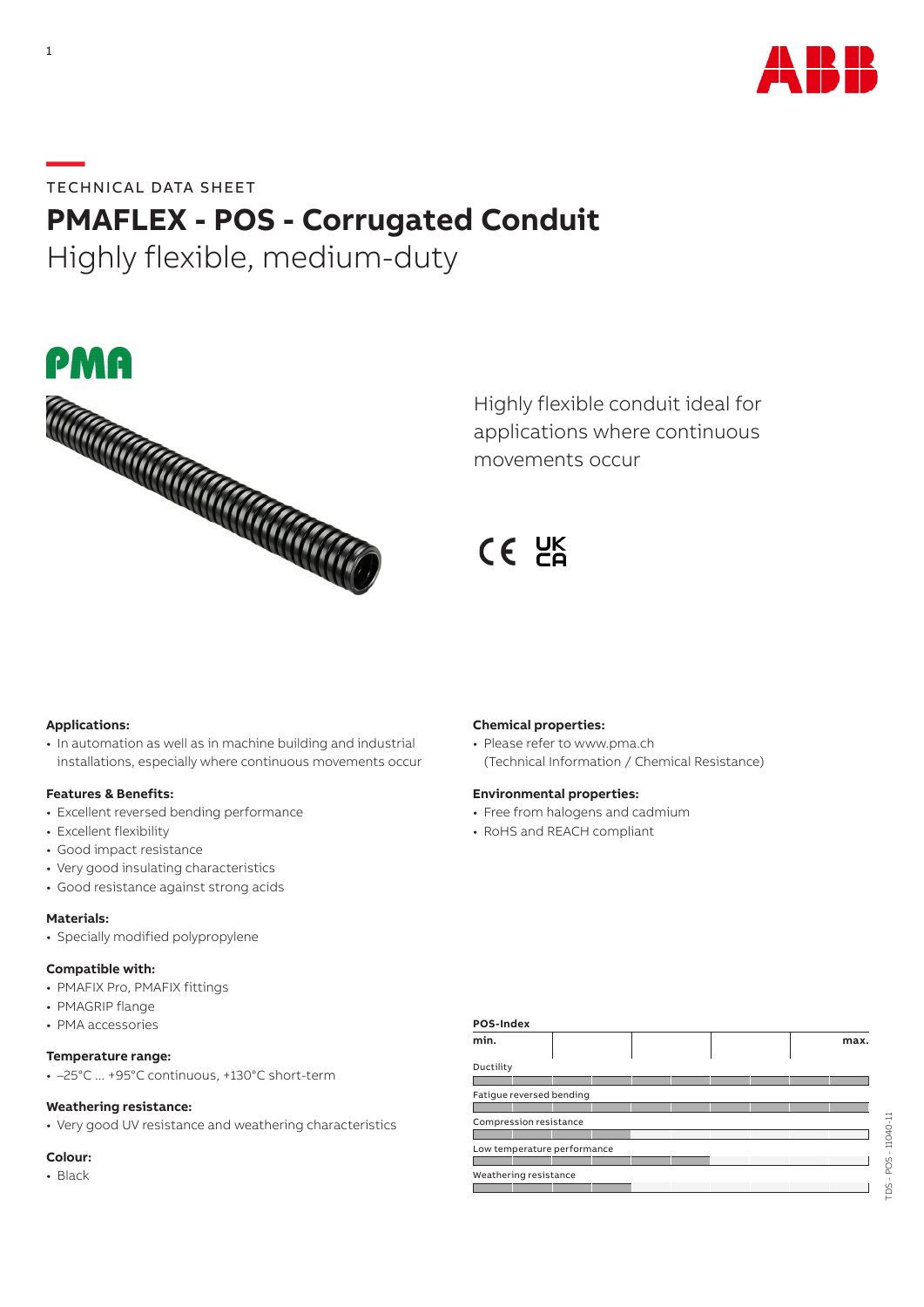| <b>Product selection:</b> |         |           |                     |        |                             |                         |                |         |         |                     |       |
|---------------------------|---------|-----------|---------------------|--------|-----------------------------|-------------------------|----------------|---------|---------|---------------------|-------|
| Part no.                  | Profile |           | <b>Conduit size</b> |        | rec. fitting<br>thread size | Dimensions in mm (nom.) |                |         | Weight  | <b>Packing unit</b> |       |
| black                     | T/G     | <b>NW</b> | metric              | PG     | metric                      | d1                      | d <sub>2</sub> | stat. R | dyn. R. | kg/100 m            | metre |
| POST-10B                  | T       | 10        | 12                  | 9      | M12x1.5                     | 9.9                     | 12.8           | 20      | 50      | 2.2                 | 50    |
| POST-12B                  | т       | 12        | 16                  | 11     | M16x1.5                     | 12.1                    | 15.6           | 35      | 75      | 3.1                 | 50    |
| POST-17B                  | T.      | 17        | 20                  | 16     | M20x1.5                     | 16.7                    | 21.1           | 30      | 85      | 4.8                 | 50    |
| POST-23B                  | т       | 23        | 25                  | 21     | M25x1.5                     | 23.2                    | 28.4           | 40      | 110     | 8.0                 | 50    |
| POST-29B                  | T.      | 29        | 32                  | 29     | M32x1.5                     | 28.8                    | 34.5           | 50      | 135     | 10.5                | 50    |
| POST-36B                  | T       | 36        | 40                  | 36     | M40x1.5                     | 36.6                    | 42.4           | 60      | 170     | 13.5                | 30    |
| POST-48B                  | T.      | 48        | 50                  | 48     | M50x1.5                     | 48.2                    | 54.5           | 75      | 220     | 19.0                | 30    |
| POSG-29B                  | G       | 29        | 32                  | 29     | M32x1.5                     | 27.8                    | 34.4           | 55      | 135     | 10.5                | 50    |
| POSG-36B                  | G       | 36        | 40                  | 36     | M40x1.5                     | 36.2                    | 42.4           | 65      | 170     | 13.5                | 30    |
| POSG-48B                  | G       | 48        | 50                  | 48     | M50x1.5                     | 47.2                    | 54.5           | 85      | 220     | 19.0                | 30    |
| POSG-70B                  | G       | 70        | 80                  | $\sim$ | $\overline{\phantom{a}}$    | 67.4                    | 79.6           | 130     | 320     | 40.0                | 30    |
| POSG-95B                  | G       | 95        | 106                 | $\sim$ | ٠                           | 92.3                    | 106.0          | 170     | 430     | 58.5                | 30    |

Our customer service dept. or local distribution partner will be pleased to help you concerning product availability and lead time



stat. R. = lowest recommended bending radius for static (fixed) installation

dyn. R. = lowest recommended bending radius for dynamic (flexible) installation